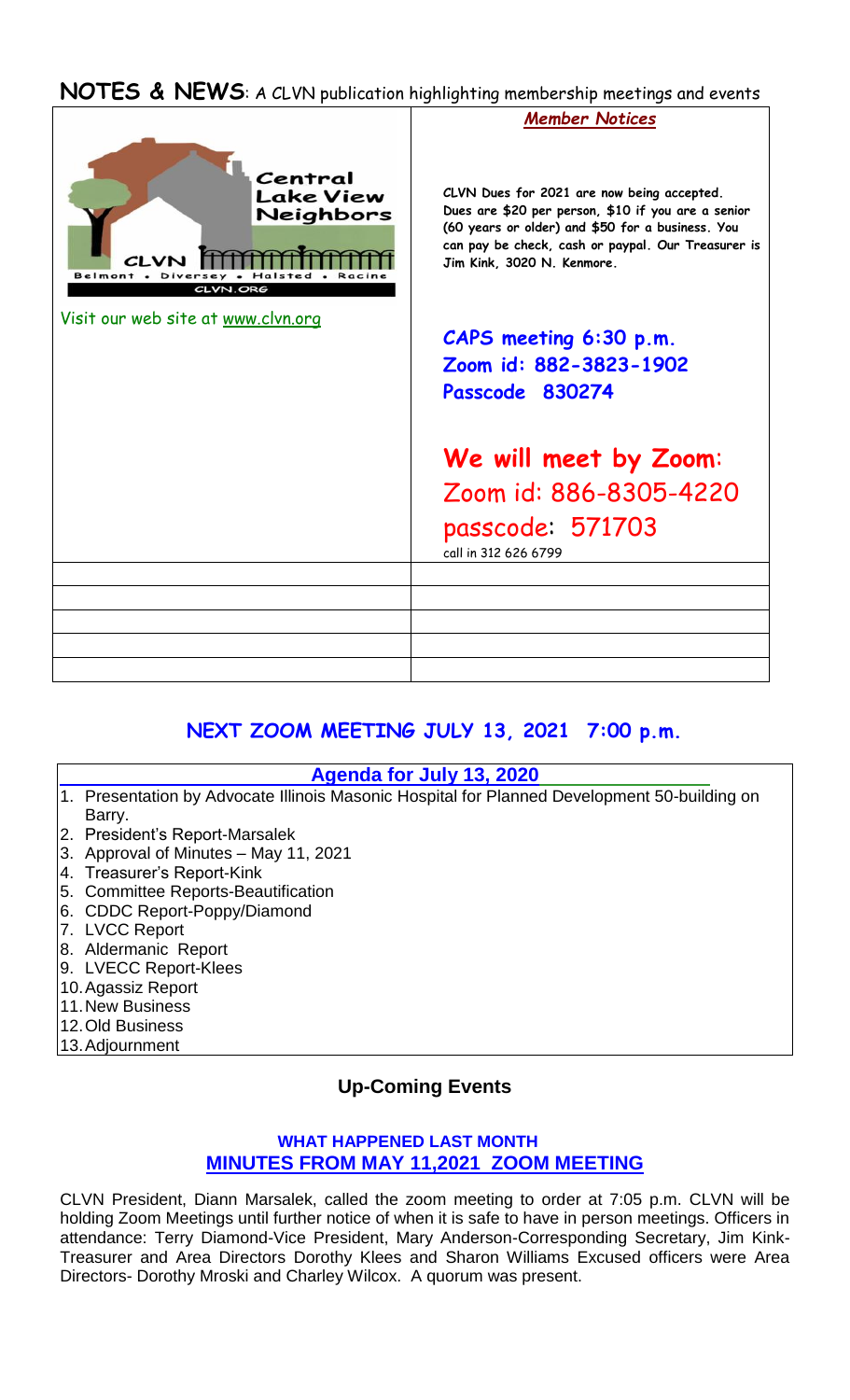**Rep. Croke Report**: Jessica Lach announced that the Pfiser vaccine is available to children 12-15 years old and Francis Parker will offer vaccines this weekend to this group. The office has been working with individuals to receive unemployment benefits. Rep. Croke is working on redistricting for the  $12<sup>th</sup>$  District. The District is now more dense with a growth in population so some of the footprint may decrease.

**Congressman Quigley Report**: Yoni Pizer reported that the Congressman has submitted 10 community projects for consideration of appropriations which include transitional housing for youth via the Center on Halsted, elementary school funding which includes Tubman School, infrastructure improvements at Lincoln Park Zoo, Advocate Illinois Masonic services for special needs patients, making sidewalk crossings ADA accessible and a new bus for the Night Ministry. Also he sought money for the CTA to enhance services and needs for blind and deaf. Funds will be approved to expand the 606 trail. Talks have continued with the Postmaster and meeting with other Congressional leaders might occur to address lack of mail delivery. Currently, there are 150- 200 routes that lack daily mail delivery due to staffing issues. There is financial relief for restaurant owners. A question was raised about funding for small clubs and concert venues and they will provide further information.

**Ald. Report**: Cottrell reported compromises are being explored for the proposed renaming of LSD. The 19<sup>th</sup> District offers free security inspections for residential or retail establishments. Contact the 19<sup>th</sup> District CAPS office. They will look at locks, cameras and lighting. Block parties and yard sales can happen this summer. Dine out on Sheffield and Broadway will be happening this weekend. A question was raised about red cables going in around Wolfram and Sheffield. The office will check on this.

**President's Report:** The Community Policing and CLVN meeting for 2021 will be July 13, Sept. 14 and Nov. 9. Marsalek reminded members that CLVN dues for 2021 were due on January 1, 2021 and are now being accepted. You can pay on PayPal or send to our Treasurer, Jim Kink at 3020 N. Kenmore, Chicago. We will continue with Zoom meetings until it is safe to meet in person.

**Beautification Report:** Marsalek reported the CLVN Flower Sale is going well. We have about 25 orders. All proceeds will go to the beautification fund. Marsalek present three bids for the tree boxes/stone replacement at Agassiz/Tubman School. The bids were Patch Landscaping \$650.00, Roberto Montoya \$850.00 and Mind/Space \$2063.00. Poppy and Kink prefer Montoya as he did the repair work and is familiar with what needs to be done. Poppy made a motion to adopt the quote form Montoya to check and repair the stones which was seconded by Jackie Price. The motion passed unanimously. Marsalek and Kink will contact Montoya to start the work.

**Treasurer's Report**: Kink reported income from the flower sale of approximately \$2600.00. The bank balance is \$19,373.36. We have had minimal expenses. The beautification account has \$3281.59. The expenses have been for constant Contact and some small zoning fees.

**Approval of March 9, 2021 Minutes**: A motion was made by Terry Diamond to approve the minutes from March 9, 2021 which was seconded by Jim Kink. The motion passed unanimously.

**Planning & Zoning Committee Report:** Poppy reported 1054 W. Oakdale presented their plans to the City which were not approved. The new plans seek a smaller footprint and will need to be reviewed. They might return in July. Jack George, the attorney for Advocate zoning project, informed us the City has denied the request for a right turn only from Nelson onto Sheffield. We might need to revisit the issue in the future.

**CDDC Report**: Poppy reported on presentations made by the Cubs regarding opening day at Wrigley and a brief update was given on Lake Shore Drive redesign.

The majority of the meeting was to discuss the **new development at 3179 N. Clark**. (location of 5/3 Financial Bank and parking lot fronting on Halsted). The lots are zoned B3-2 and B2-2 and what they are building can be built by right. This \$35 million dollar project is a two-story building with the top floor dedicated to a 5000 sq ft grocer. Street frontage along Belmont will have retail opportunities. 5/3 Bank will temporally relocate during construction and return to occupy the corner at Clark/Belmont. Parking access is off Clark Street and in the lower level. Deliveries will be on Halsted next to the DSW/Marshall's building loading area. Most of the CDDC members' comments had to do with architectural design of the building. This is big and important intersection and deserves more architectural attention. It looks like too many other buildings, with a flat façade and uninteresting building materials. There are also two very big blank walls along Halstead which are in need of some type of art or wall treatment. The developers will rework plan and